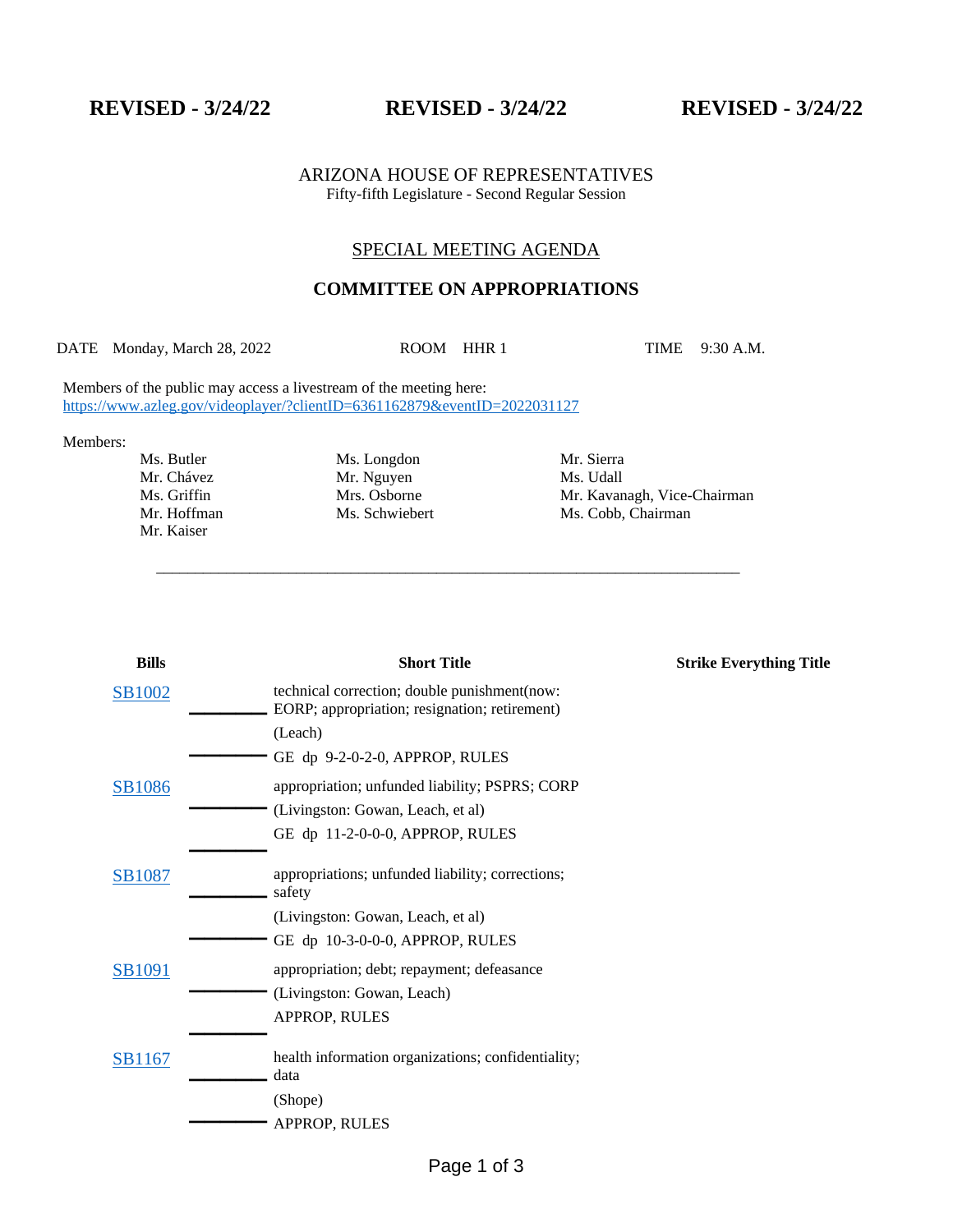| <b>Bills</b>  | <b>Short Title</b>                                                                                                   | <b>Strike Everything Title</b>                               |
|---------------|----------------------------------------------------------------------------------------------------------------------|--------------------------------------------------------------|
| <b>SB1180</b> | technical correction; nuisance; nonconforming<br>eggs(now: COVID-related; expenditures;<br>reporting; federal funds) | S/E: campaigns; expenditures; commission; 4<br>appropriation |
|               | (Gowan)                                                                                                              |                                                              |
|               | APPROP, RULES                                                                                                        |                                                              |
| <b>SB1201</b> | appropriation; Ganado School Loop Road<br>(Pace: Hatathlie)                                                          | S/E: medical records; prisoners; family access               |
|               | TRANS dp 8-3-1-0-0, APPROP, RULES                                                                                    |                                                              |
| <b>SB1211</b> | schools; materials; activities; posting; review(now:<br>materials; activities; review; posting; schools)             |                                                              |
|               | (Barto: Gowan, Kerr, et al)                                                                                          |                                                              |
|               | ED w/d, APPROP, RULES                                                                                                |                                                              |
| SB1269        | conformity; internal revenue code                                                                                    | S/E: school finance; revisions                               |
|               | (Leach)                                                                                                              |                                                              |
|               | APPROP, RULES                                                                                                        |                                                              |
|               |                                                                                                                      |                                                              |
| SB1374        | full-time equivalent student; expenditure limitation S/E: immunizations; pharmacists                                 |                                                              |
|               | (Shope)                                                                                                              |                                                              |
|               | APPROP, RULES                                                                                                        |                                                              |
| SB1412        | baccalaureate degrees; substitute certificates                                                                       | S/E: race; ethnicity; sex; classroom instruction             |
|               | (Mesnard)                                                                                                            |                                                              |
|               | ED w/d, APPROP, RULES                                                                                                |                                                              |
|               |                                                                                                                      |                                                              |
| SB1566        | state bar; attorney charges; damages                                                                                 |                                                              |
|               | (Leach)                                                                                                              |                                                              |
|               | JUD w/d, APPROP, RULES                                                                                               |                                                              |
|               | health care institutions; civil penalties                                                                            | S/E: dual enrollment; live, remote instruction               |
| SB1641        | (Pace)                                                                                                               |                                                              |
|               | HHS dp 9-0-0-0-0, APPROP, RULES                                                                                      |                                                              |
|               |                                                                                                                      |                                                              |
| SB1643        | technical correction; public records(now: research;                                                                  |                                                              |
|               | development; tax credits)                                                                                            |                                                              |
|               | (Fann)                                                                                                               |                                                              |
|               | APPROP, RULES                                                                                                        |                                                              |
| SB1649        | dropout recovery programs; online<br>instruction(now: online instruction; dropout<br>recovery programs)              | S/E: pharmacy benefit managers; steering<br>prohibition      |
|               | (Boyer)                                                                                                              |                                                              |
|               | ED w/d, APPROP, RULES                                                                                                |                                                              |
| SB1710        | sports; tourism; film authority; appropriation                                                                       |                                                              |
|               | (Gowan)                                                                                                              |                                                              |
|               | APPROP, RULES                                                                                                        |                                                              |
|               |                                                                                                                      |                                                              |